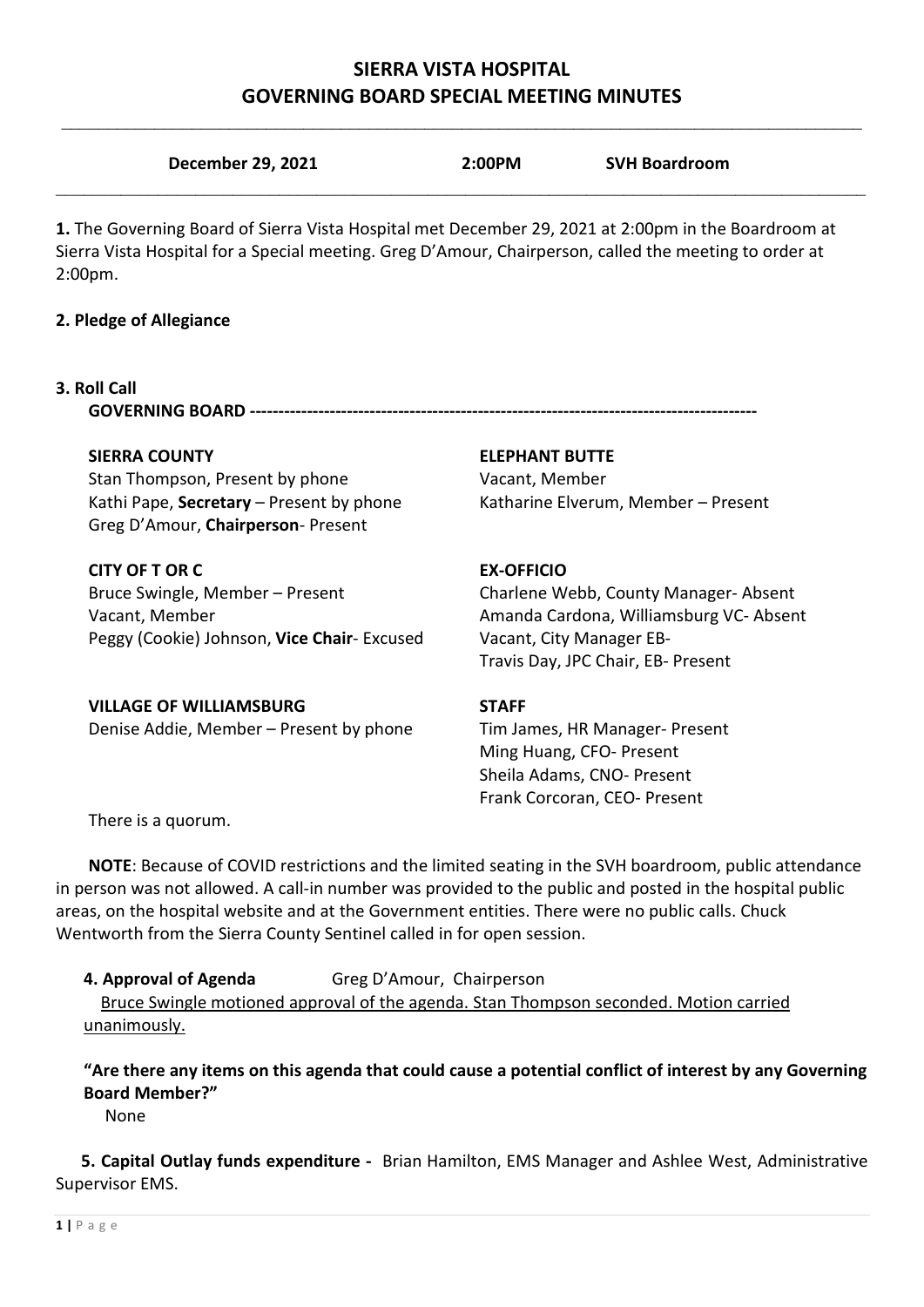# **SIERRA VISTA HOSPITAL**

# **GOVERNING BOARD SPECIAL MEETING MINUTES**

 **A. Purchase of 4 autopulse cardiac arrest devices and 5 powerloads**. Ashlee West explained that these are Capital Outlay funds that were secured for EMS and SVH while Bruce Swingle was the County Manager. Funds in the amount of \$180,000 for ambulances and equipment have been approved by the State and the County Commission. With these funds, we would like to purchase two very important types of equipment. Autopulses are for patients that are in cardiac arrest and are important for two reasons. We are a very rural service and sometimes we can only send one ambulance to a call that is far out. The other is COVID. Doing CPR positions an EMT directly over a patient's airway greatly increasing chances of getting infected. The cost for the autopulses is \$63,832.19.

The other equipment is powerloads. Powerloads lift, unload, and load gurneys into the ambulance. This eliminates many backaches, manual loading, and it's safer for the patient. Five powerloads will cost \$107,830.49. After these purchases, we will have a balance of \$8,337.32 which will go towards the purchase of drug boxes, etc. for the new ambulances we purchased with last year's capital outlay.

The outlay is specifically for ambulances and equipment. Our fleet is eight ambulances strong, and we are not due for remounts until next year.

Bruce Swingle motioned authorization of the purchase of four autopulse cardiac devices and five powerloads. Stan Thompson seconded. Motion carried unanimously.

 **6. Grant and COVID Fund Purchase Requirement**- Frank Corcoran, CEO, the above issue brought up the question of how does the Board want to handle expenditures like the autopulse and powerloads moving forward? Does the Board want to approve every purchase or authorize Frank Corcoran some authority with limitations on future purchases using grant money or COVID funds over \$20,000? Most members felt that \$20,000 is a good limit and should remain as is. No action is required on this item.

### **Motion to Close Meeting:**

 **7.** Executive Session – In accordance with Open Meetings Act, **NMSA 1978, Chapter 10, Article 15, Section 10-15-1 (H) 2 the Governing Board will vote to close the meeting to discuss the following items:**

# **10-15-1 (H) 2 Limited Personnel Matters**

- A. Comp Health Search Agreement
- B. Vista Staffing Solutions Search Agreement
- C. Physician Recruitment

#### **Roll Call to Close Meeting:**

 Kathi Pape- Y Katharine Elverum- Y Stan Thompson- Y Bruce Swingle- Y Denise Addie- Y

 **8. Re-Open Meeting** – As required by **Section 10-15-1(J), NMSA 1978 matters discussed in executive session were limited only to those specified in the motion to close the meeting.**

# **10-15-1 (H) 2 Limited Personnel Matters**

**A. Comp Health Search Agreement <b>Action** Action

B. Vista Staffing Solutions Search Agreement **Action**

Bruce Swingle motioned to have Administration execute the contract with Vista Staffing Solutions as soon as possible. In addition, reach out to Comp Health to ensure there is one fee, not two fees. If the CEO is comfortable that it is one fee and reasonable, then execute that contract as well. Kathi Pape seconded. Motion carried unanimously.